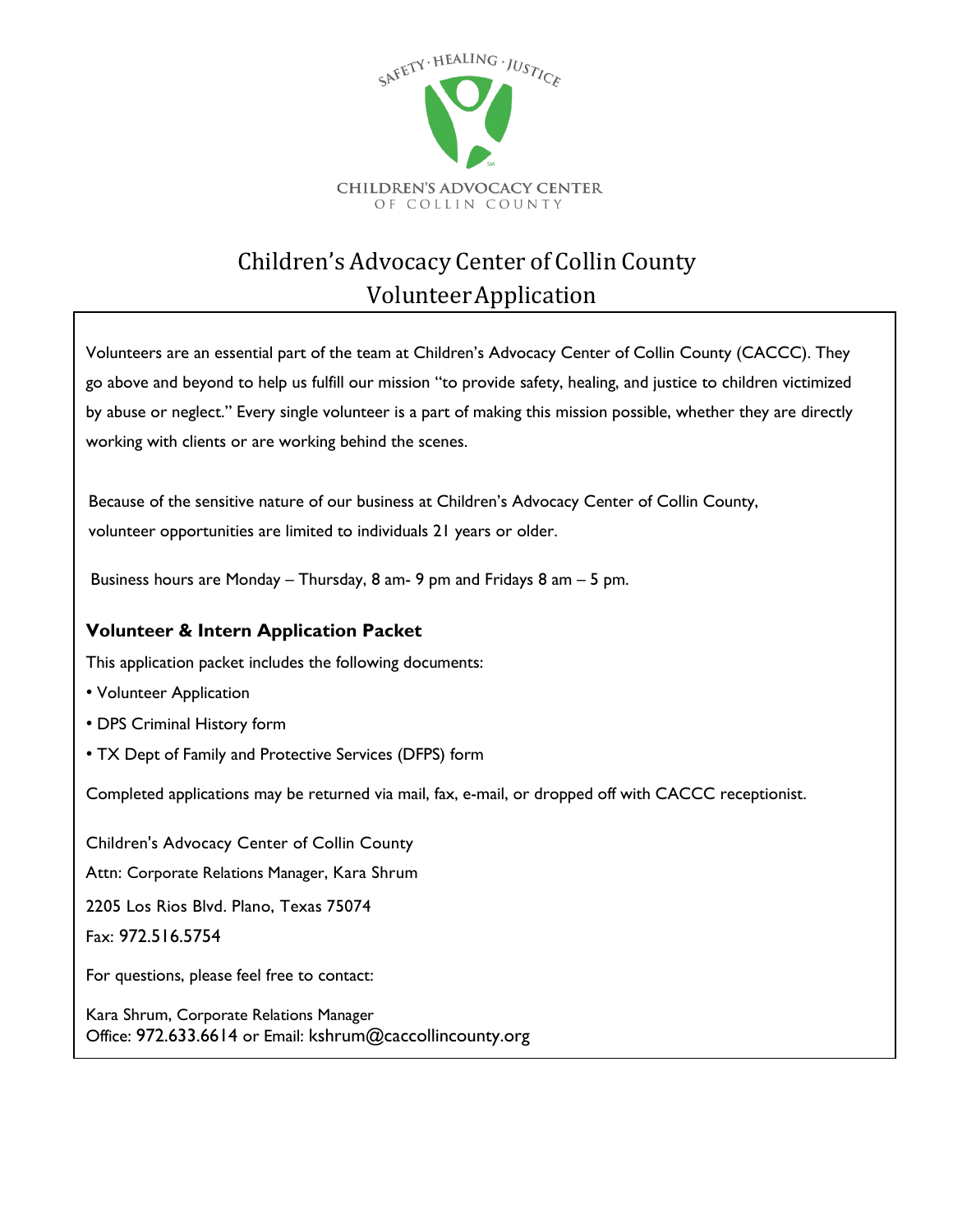### **Children's Advocacy Center of Collin County Volunteer Application**

|                         | Date: m/d/yyyy                                                                                                                                                                                                                              |             |             |  |  |  |  |  |
|-------------------------|---------------------------------------------------------------------------------------------------------------------------------------------------------------------------------------------------------------------------------------------|-------------|-------------|--|--|--|--|--|
|                         | Name: Name and the state of the state of the state of the state of the state of the state of the state of the state of the state of the state of the state of the state of the state of the state of the state of the state of<br>Last name | First Name  | Maiden Name |  |  |  |  |  |
|                         |                                                                                                                                                                                                                                             |             |             |  |  |  |  |  |
|                         | Date of Birth: $\frac{m/d/yyyy}{m/d/yyyy}$                                                                                                                                                                                                  |             |             |  |  |  |  |  |
| <b>DRMA</b>             |                                                                                                                                                                                                                                             |             |             |  |  |  |  |  |
|                         | Best Contact # (Please indicate by circling: cell ph, home ph, or work ph): ________________________                                                                                                                                        |             |             |  |  |  |  |  |
|                         |                                                                                                                                                                                                                                             |             |             |  |  |  |  |  |
|                         | Street                                                                                                                                                                                                                                      | City, State | Zip Code    |  |  |  |  |  |
| PERSONAI                | How long at above address: _____yrs _____months If less than one year, list previous City/State: ___________________                                                                                                                        |             |             |  |  |  |  |  |
|                         | Have you or a family member ever received counseling or assistance from the Children's Advocacy Center of Collin                                                                                                                            |             |             |  |  |  |  |  |
|                         |                                                                                                                                                                                                                                             |             |             |  |  |  |  |  |
|                         |                                                                                                                                                                                                                                             |             |             |  |  |  |  |  |
|                         |                                                                                                                                                                                                                                             |             |             |  |  |  |  |  |
| ່ທ<br>⊔<br>ERI<br>"     |                                                                                                                                                                                                                                             |             |             |  |  |  |  |  |
|                         | Reason for seeking volunteer position? Personal fulfillment / Extra time     Internship  <br>Other                                                                                                                                          |             |             |  |  |  |  |  |
| NIN<br>0<br>1           | How did you learn about the Children's Advocacy Center and our Volunteer Program?                                                                                                                                                           |             |             |  |  |  |  |  |
| <b>NEORNAT</b>          | What would you like to gain from your Volunteer experience?                                                                                                                                                                                 |             |             |  |  |  |  |  |
|                         | Please describe why you are interested in volunteering and/or interning with the Children's Advocacy Center of Collin                                                                                                                       |             |             |  |  |  |  |  |
|                         |                                                                                                                                                                                                                                             |             |             |  |  |  |  |  |
|                         | <u> 1989 - Andrea Santa Andrea Santa Andrea Santa Andrea Santa Andrea Santa Andrea Santa Andrea Santa Andrea San</u>                                                                                                                        |             |             |  |  |  |  |  |
| <b>NUNO</b>             |                                                                                                                                                                                                                                             |             |             |  |  |  |  |  |
|                         | List any special skills you feel may be an asset to the CAC? Such as computer (excel, word, power point), organizing,                                                                                                                       |             |             |  |  |  |  |  |
|                         |                                                                                                                                                                                                                                             |             |             |  |  |  |  |  |
|                         |                                                                                                                                                                                                                                             |             |             |  |  |  |  |  |
|                         |                                                                                                                                                                                                                                             |             |             |  |  |  |  |  |
|                         |                                                                                                                                                                                                                                             |             |             |  |  |  |  |  |
| <b>SKILLS/EXPERIENC</b> | Do you know a foreign language? Yes $\vert$ No $\vert$ If yes, please indicate the following:                                                                                                                                               |             |             |  |  |  |  |  |
|                         |                                                                                                                                                                                                                                             |             |             |  |  |  |  |  |
|                         |                                                                                                                                                                                                                                             |             |             |  |  |  |  |  |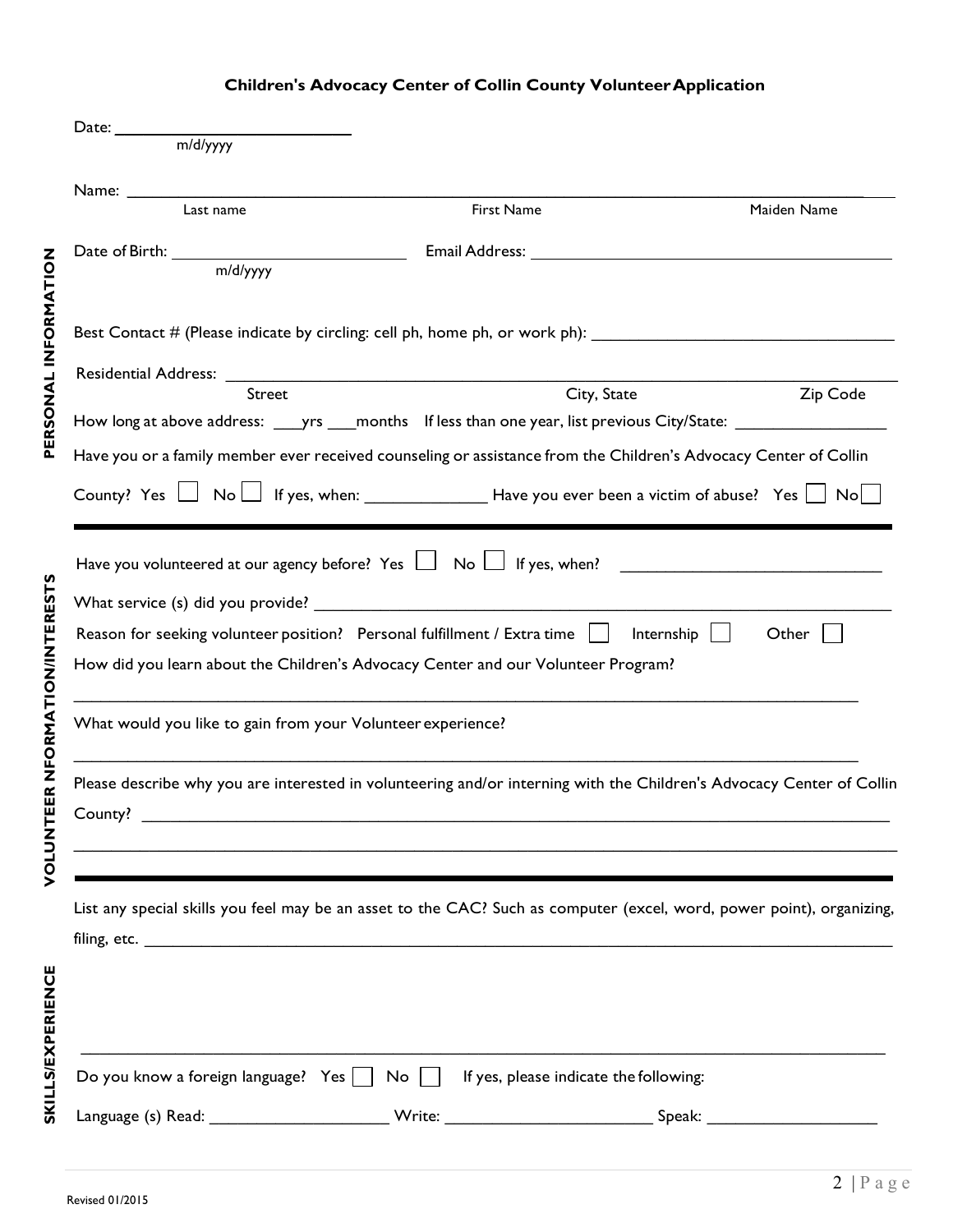#### **Children's Advocacy Center of Collin County Volunteer Application**

Please indicate the times and days you are available to volunteer.

|                                                 | Monday | Tuesday | Wednesday | Thursday | Friday |
|-------------------------------------------------|--------|---------|-----------|----------|--------|
| <b>Morning</b><br>$9 am - 12 pm$                |        |         |           |          |        |
| <b>Afternoon</b><br>$12$ pm $-5$ pm             |        |         |           |          |        |
| <b>Evening</b><br>$5 \text{ pm} - 9 \text{ pm}$ |        |         |           |          |        |

Please indicate which areas you are interested in and we will do our very best to match your availability with our needs. The Children's Advocacy Center of Collin County reserves the right to place volunteers where the need is greatest.

Transcribe Forensic Interviews

Assist in Rainbow Room

Assist forensic medical staff during forensic medical exams

Assist with Administrative Tasks**:** Copying, filing, organizing, data entry

 $\perp$ Individual Staff Assistant**:** Assigned to one person to help with ongoing administrative needs

Join the Kids Court Players**:** A puppet show that shows children how to keep themselves safe

Gala: The Center's largest fundraiser: Volunteers assist with set up and assist with silent auction during event

Back to School Fair / Holiday Project**:** Volunteers assist with a variety of tasks to prepare and execute the event

| Indicate the highest level of education you have completed?                                                         |                   |                                  |  |  |  |  |  |  |  |
|---------------------------------------------------------------------------------------------------------------------|-------------------|----------------------------------|--|--|--|--|--|--|--|
| Did not complete high school   Some College<br>Master's Degree                                                      |                   |                                  |  |  |  |  |  |  |  |
| High School/GED                                                                                                     | Bachelor's Degree | Advanced Graduate work or Ph. D. |  |  |  |  |  |  |  |
|                                                                                                                     |                   |                                  |  |  |  |  |  |  |  |
|                                                                                                                     |                   |                                  |  |  |  |  |  |  |  |
| Graduate $\vert \ \vert$<br><b>Please complete this section if applying for an internship:</b> Undergraduate $\Box$ |                   |                                  |  |  |  |  |  |  |  |
|                                                                                                                     |                   |                                  |  |  |  |  |  |  |  |
|                                                                                                                     |                   |                                  |  |  |  |  |  |  |  |
|                                                                                                                     |                   |                                  |  |  |  |  |  |  |  |
|                                                                                                                     |                   |                                  |  |  |  |  |  |  |  |
|                                                                                                                     |                   |                                  |  |  |  |  |  |  |  |

 $\_$  , and the set of the set of the set of the set of the set of the set of the set of the set of the set of the set of the set of the set of the set of the set of the set of the set of the set of the set of the set of th

**AVAILABILIT AVAILABILITY** 

**EDUCATIO**

Z<br>EH<br>INT

**S HIP IN F O**

**N**

**S**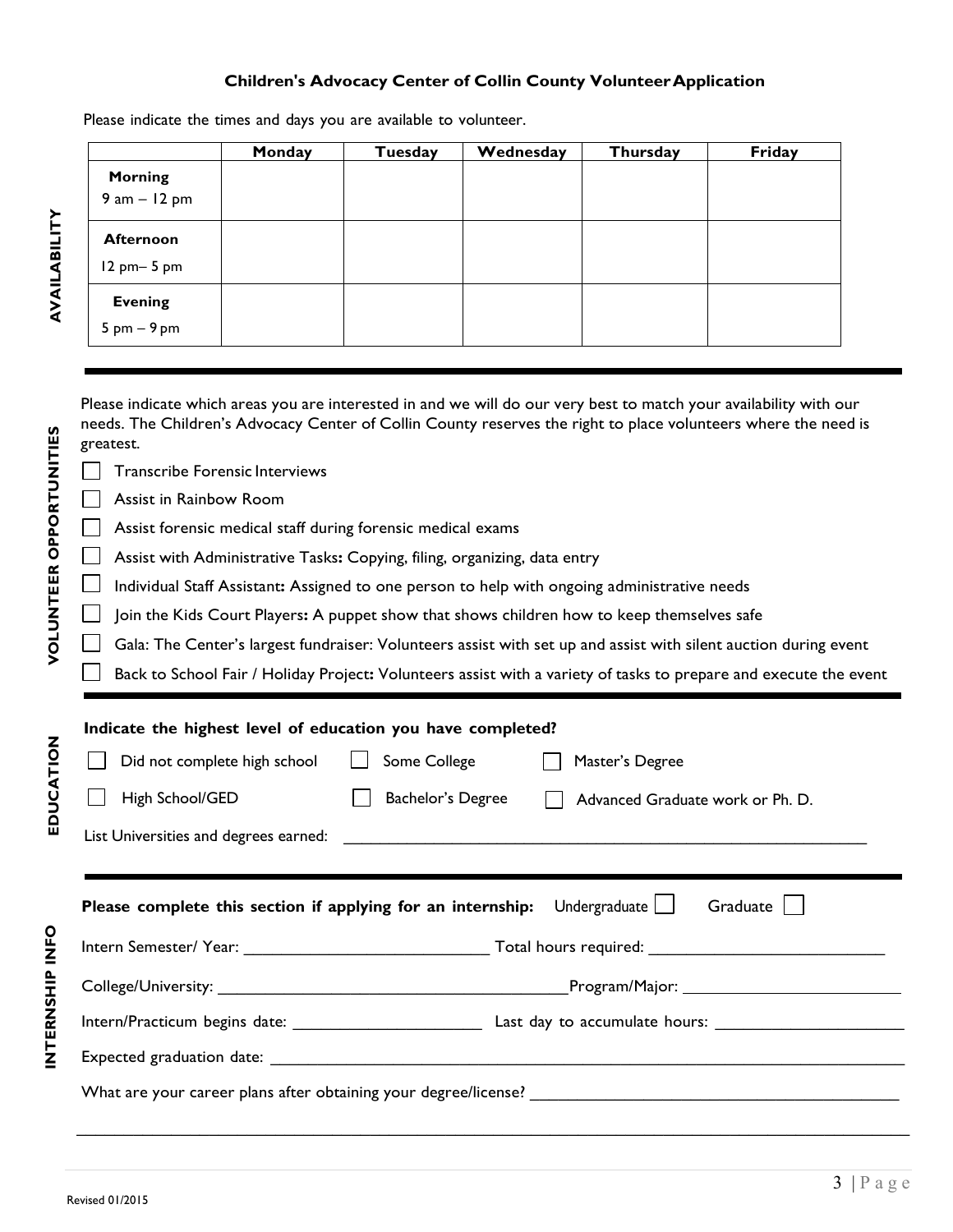### **Children's Advocacy Center of Collin County VolunteerApplication**

| <u> 1989 - Johann Stoff, deutscher Stoff, der Stoff, der Stoff, der Stoff, der Stoff, der Stoff, der Stoff, der S</u><br>Street |                                                                  |                                                                                                                           |             |  |  |  |  |
|---------------------------------------------------------------------------------------------------------------------------------|------------------------------------------------------------------|---------------------------------------------------------------------------------------------------------------------------|-------------|--|--|--|--|
|                                                                                                                                 |                                                                  | City, State                                                                                                               | Zip Code    |  |  |  |  |
|                                                                                                                                 |                                                                  | How long have you been employed at this job? ______yrs______months Are you: Full-Time ______ or Part-Time ______          |             |  |  |  |  |
| May we contact your employer? $\Box$ Yes $\Box$ No                                                                              |                                                                  |                                                                                                                           |             |  |  |  |  |
|                                                                                                                                 |                                                                  |                                                                                                                           |             |  |  |  |  |
|                                                                                                                                 |                                                                  |                                                                                                                           |             |  |  |  |  |
| Does your employer offer a match/incentive for volunteering? $\Box$ Yes $\Box$ No                                               |                                                                  |                                                                                                                           |             |  |  |  |  |
| <b>RELEASE TO CONTACT REFERENCES</b>                                                                                            |                                                                  |                                                                                                                           |             |  |  |  |  |
|                                                                                                                                 |                                                                  | I, 1. 2011 County (2013), hereby authorize the Children's Advocacy Center of Collin County                                |             |  |  |  |  |
|                                                                                                                                 |                                                                  | (CACCC) to contact personal references listed on this form and understand that the CACCC will not be held liable          |             |  |  |  |  |
| for the release of this information. Please use ink                                                                             |                                                                  |                                                                                                                           |             |  |  |  |  |
|                                                                                                                                 | <b>Volunteer Signature</b>                                       |                                                                                                                           | <b>Date</b> |  |  |  |  |
|                                                                                                                                 |                                                                  | Please provide name, contact number, and email address of three personal/business/work references                         |             |  |  |  |  |
| that are NOT related to you.                                                                                                    |                                                                  | <b>CAC USE ONLY</b>                                                                                                       |             |  |  |  |  |
|                                                                                                                                 |                                                                  | Reference One                                                                                                             |             |  |  |  |  |
|                                                                                                                                 |                                                                  | Date Contacted: Time:                                                                                                     |             |  |  |  |  |
|                                                                                                                                 |                                                                  | Contacted by: $\Box$ Phone $\Box$ Email                                                                                   |             |  |  |  |  |
|                                                                                                                                 |                                                                  |                                                                                                                           |             |  |  |  |  |
|                                                                                                                                 |                                                                  |                                                                                                                           |             |  |  |  |  |
|                                                                                                                                 |                                                                  |                                                                                                                           |             |  |  |  |  |
|                                                                                                                                 |                                                                  | Reference Two                                                                                                             |             |  |  |  |  |
|                                                                                                                                 |                                                                  | Date Contacted: Time:                                                                                                     |             |  |  |  |  |
|                                                                                                                                 |                                                                  | Contacted by: $\Box$ Phone $\Box$ Email                                                                                   |             |  |  |  |  |
|                                                                                                                                 |                                                                  |                                                                                                                           |             |  |  |  |  |
|                                                                                                                                 |                                                                  | <b>Reference Three</b>                                                                                                    |             |  |  |  |  |
|                                                                                                                                 |                                                                  | Date Contacted: ________________ Time: ________                                                                           |             |  |  |  |  |
|                                                                                                                                 |                                                                  | Contacted by: $\Box$ Phone $\Box$ Email                                                                                   |             |  |  |  |  |
|                                                                                                                                 |                                                                  |                                                                                                                           |             |  |  |  |  |
|                                                                                                                                 |                                                                  |                                                                                                                           |             |  |  |  |  |
|                                                                                                                                 |                                                                  |                                                                                                                           |             |  |  |  |  |
|                                                                                                                                 | Please list the person we should notify in case of an emergency: |                                                                                                                           |             |  |  |  |  |
|                                                                                                                                 |                                                                  |                                                                                                                           |             |  |  |  |  |
|                                                                                                                                 |                                                                  |                                                                                                                           |             |  |  |  |  |
|                                                                                                                                 |                                                                  |                                                                                                                           |             |  |  |  |  |
|                                                                                                                                 |                                                                  |                                                                                                                           |             |  |  |  |  |
|                                                                                                                                 |                                                                  | Do you have any impairment (physical, mental or medical) that may limit your ability to perform the volunteer job applied |             |  |  |  |  |

**EMERGENC**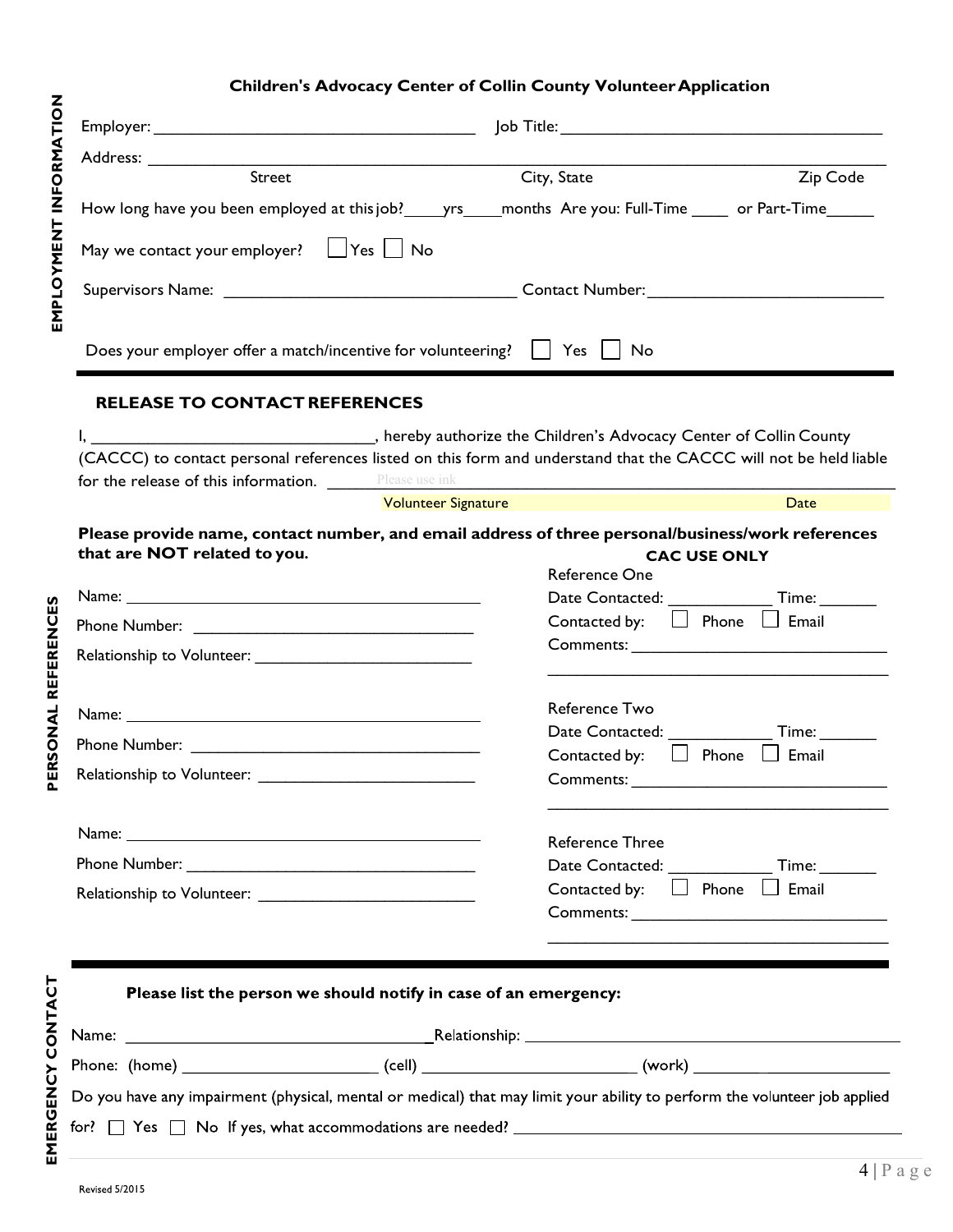

*The Children's Advocacy Center of Collin County must perform criminal background checks on ourvolunteers,* employees, and related vendors or entertainers because of the population that we serve. Information obtained on this application or during any subsequent background check does not automatically bar your participation or volunteering at *the CACCC. Relevant circumstances are appraised on an individual basis.*

- 1. I have have not been convicted of a felony or a misdemeanor. If your answer is affirmative, provide details: include date, place, nature of conviction, and disposition.
- 2. I am \_\_\_\_ am not \_\_\_\_ currently under indictment or charged in an official criminal complaint accepted by a district or county attorney with a felony or misdemeanor. If your answer is affirmative, please provide details: include type of charges.

 **\_\_\_\_\_\_\_\_\_\_\_\_\_\_\_\_\_\_\_\_\_\_\_\_\_\_\_\_\_\_\_\_\_\_\_\_\_\_\_\_\_\_\_\_\_\_\_\_\_\_\_\_\_\_\_\_\_\_\_\_\_\_\_\_\_\_\_\_\_\_\_\_\_\_\_\_\_\_ \_\_\_\_\_\_\_\_\_\_\_\_\_\_\_\_\_\_\_\_\_\_\_\_\_\_\_\_\_\_\_\_\_\_\_\_\_\_\_\_\_\_\_\_\_\_\_\_\_\_\_\_\_\_\_\_\_\_\_\_\_\_\_\_\_\_\_\_\_\_\_\_\_\_\_\_\_\_\_\_\_\_\_\_\_\_\_ \_\_\_\_\_\_\_\_\_\_\_\_\_\_\_\_\_\_\_\_\_\_\_\_\_\_\_\_\_\_\_\_\_\_\_\_\_\_\_\_\_\_\_\_\_\_\_\_\_\_\_\_\_\_\_\_\_\_\_\_\_\_\_\_\_\_\_\_\_\_\_\_\_\_\_\_\_\_\_\_\_\_\_\_\_\_\_\_**

 $\_$  ,  $\_$  ,  $\_$  ,  $\_$  ,  $\_$  ,  $\_$  ,  $\_$  ,  $\_$  ,  $\_$  ,  $\_$  ,  $\_$  ,  $\_$  ,  $\_$  ,  $\_$  ,  $\_$  ,  $\_$  ,  $\_$  ,  $\_$  ,  $\_$  ,  $\_$  ,  $\_$  ,  $\_$  ,  $\_$  ,  $\_$  ,  $\_$  ,  $\_$  ,  $\_$  ,  $\_$  ,  $\_$  ,  $\_$  ,  $\_$  ,  $\_$  ,  $\_$  ,  $\_$  ,  $\_$  ,  $\_$  ,  $\_$  ,  $\_$  ,  $\_$  ,  $\_$  ,  $\_$  ,  $\_$  ,  $\_$  ,  $\_$  ,  $\_$  ,  $\_$  ,  $\_$  ,  $\_$  ,  $\_$  ,  $\_$  ,  $\_$  ,  $\_$  ,  $\_$  ,  $\_$  ,  $\_$  ,  $\_$  ,  $\_$  ,  $\_$  ,  $\_$  ,  $\_$  ,  $\_$  ,  $\_$  ,  $\_$  ,  $\_$  ,  $\_$  ,  $\_$  ,  $\_$  ,  $\_$  ,  $\_$  ,  $\_$  ,  $\_$  ,  $\_$  ,  $\_$  ,  $\_$  , \_\_\_\_\_\_\_\_\_\_\_\_\_\_\_\_\_\_\_\_\_\_\_\_\_\_\_\_\_\_\_\_\_\_\_\_\_\_\_\_\_\_\_\_\_\_\_\_\_\_\_\_\_\_\_\_\_\_\_\_\_\_\_\_\_\_\_\_\_\_\_\_\_\_\_\_\_\_\_\_\_

3. I have have not been prohibited from serving in any capacity as an employee or volunteer with any organization or agency working with children. If your answer is affirmative, please provide details: include date, name of organization and address.

\_\_\_\_\_\_\_\_\_\_\_\_\_\_\_\_\_\_\_\_\_\_\_\_\_\_\_\_\_\_\_\_\_\_\_\_\_\_\_\_\_\_\_\_\_\_\_\_\_\_\_\_\_\_\_\_\_\_\_\_\_\_\_\_\_\_\_\_\_\_\_\_\_\_\_\_\_\_\_\_\_  $\_$  ,  $\_$  ,  $\_$  ,  $\_$  ,  $\_$  ,  $\_$  ,  $\_$  ,  $\_$  ,  $\_$  ,  $\_$  ,  $\_$  ,  $\_$  ,  $\_$  ,  $\_$  ,  $\_$  ,  $\_$  ,  $\_$  ,  $\_$  ,  $\_$  ,  $\_$  ,  $\_$  ,  $\_$  ,  $\_$  ,  $\_$  ,  $\_$  ,  $\_$  ,  $\_$  ,  $\_$  ,  $\_$  ,  $\_$  ,  $\_$  ,  $\_$  ,  $\_$  ,  $\_$  ,  $\_$  ,  $\_$  ,  $\_$  ,  $\_$  ,  $\_$  ,  $\_$  ,  $\_$  ,  $\_$  ,  $\_$  ,  $\_$  ,  $\_$  ,  $\_$  ,  $\_$  ,  $\_$  ,  $\_$  ,  $\_$  ,  $\_$  ,  $\_$  ,  $\_$  ,  $\_$  ,  $\_$  ,  $\_$  ,  $\_$  ,  $\_$  ,  $\_$  ,  $\_$  ,  $\_$  ,  $\_$  ,  $\_$  ,  $\_$  ,  $\_$  ,  $\_$  ,  $\_$  ,  $\_$  ,  $\_$  ,  $\_$  ,  $\_$  ,  $\_$  ,  $\_$  ,  $\_$  ,

4. I have have not been reassigned, removed or asked to leave a position involving contact with children. If your answer is affirmative, please provide details: include date, name of organization and address.

 $\_$  ,  $\_$  ,  $\_$  ,  $\_$  ,  $\_$  ,  $\_$  ,  $\_$  ,  $\_$  ,  $\_$  ,  $\_$  ,  $\_$  ,  $\_$  ,  $\_$  ,  $\_$  ,  $\_$  ,  $\_$  ,  $\_$  ,  $\_$  ,  $\_$  ,  $\_$  ,  $\_$  ,  $\_$  ,  $\_$  ,  $\_$  ,  $\_$  ,  $\_$  ,  $\_$  ,  $\_$  ,  $\_$  ,  $\_$  ,  $\_$  ,  $\_$  ,  $\_$  ,  $\_$  ,  $\_$  ,  $\_$  ,  $\_$  ,  $\_$  ,  $\_$  ,  $\_$  ,  $\_$  ,  $\_$  ,  $\_$  ,  $\_$  ,  $\_$  ,  $\_$  ,  $\_$  ,  $\_$  ,  $\_$  ,  $\_$  ,  $\_$  ,  $\_$  ,  $\_$  ,  $\_$  ,  $\_$  ,  $\_$  ,  $\_$  ,  $\_$  ,  $\_$  ,  $\_$  ,  $\_$  ,  $\_$  ,  $\_$  ,  $\_$  ,  $\_$  ,  $\_$  ,  $\_$  ,  $\_$  ,  $\_$  ,  $\_$  ,  $\_$  ,  $\_$  ,  $\_$  ,  $\_$  , \_\_\_\_\_\_\_\_\_\_\_\_\_\_\_\_\_\_\_\_\_\_\_\_\_\_\_\_\_\_\_\_\_\_\_\_\_\_\_\_\_\_\_\_\_\_\_\_\_\_\_\_\_\_\_\_\_\_\_\_\_\_\_\_\_\_\_\_\_\_\_\_\_\_\_\_\_\_\_\_\_

I have read this form and understand information provided may be verified by the Children's Advocacy Center of Collin *County and will remain confidential.*

| Signature:<br>- - | <b><i><u>LLLL</u></i></b><br>$\sim$<br>. |  | Date: |     |  |
|-------------------|------------------------------------------|--|-------|-----|--|
|                   |                                          |  |       | . . |  |

**Volunteer Signature** 

**N**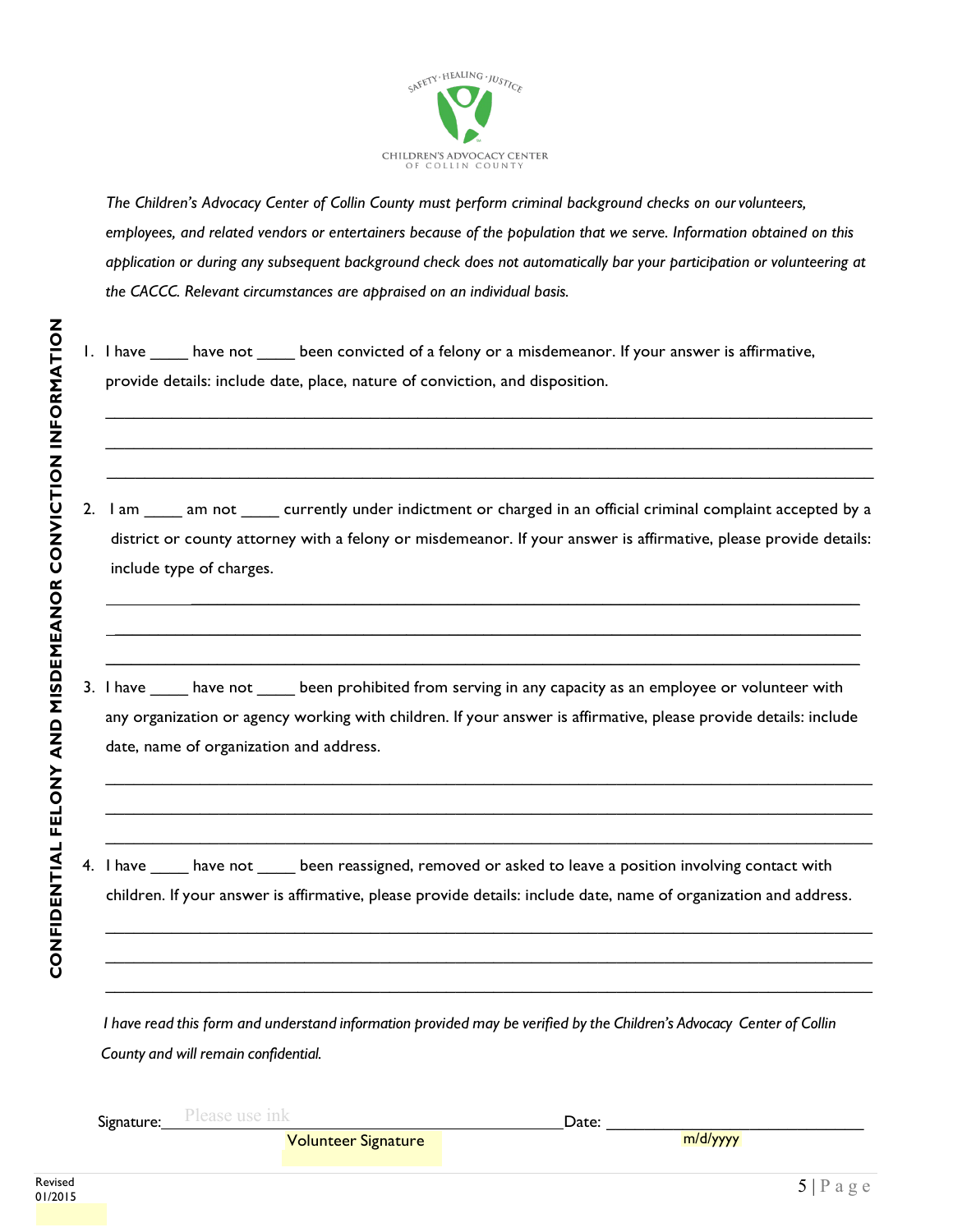

## **REQUEST FOR CHILD ABUSE/NEGLECT CENTRAL REGISTRY AND DPS CRIMINAL HISTORY CHECK**

### **CHIEF OPERATING OFFICER (COO) - CENTRALIZED BACKGROUND CHECK UNIT**

**Purpose:** The purpose of this form is to grant representatives of authorized Volunteer Organizations permission to request, on the behalf of potential and current volunteers, employees, and board members:

- a criminal history check from the Texas Department of Public Safety (DPS) and
- a check from the Texas Department of Family and Protective Services (DFPS) Central Registry of Child Abuse and Neglect.

The authorized volunteer organizations include: Big Brothers and Big Sisters of America, Child Advocacy Centers of Texas, Make-A-Wish Foundation of America and I Have a Dream/Houston. This form is completed by the subject of the background check or a designee.

**Directions:** The subject of the background check or designee reads and completes Sections 1-5, and submits this form using the instructions below. For questions, call the CBCU Support Line at (800) 645-7549 or email: [CACTXBGCREQUEST@dfps.state.tx.us.](mailto:CACTXBGCREQUEST@dfps.state.tx.us)

**A note to Designees:** The designee is responsible for ensuring the information provided by the subject in Section 1 is complete and accurate. The information must be verified by viewing official documents provided by the subject of the check, such as a driver's license or social security card.

#### **Instructions:** Complete, sign, and submit this form to:

| Email: CACTXBGCREQUEST@dfps.state.tx.us                                                                                                                                                     |               | Mail: CBCU Non-Licensing Unit M/C 121-7 |                                                         |                                |          |  |  |
|---------------------------------------------------------------------------------------------------------------------------------------------------------------------------------------------|---------------|-----------------------------------------|---------------------------------------------------------|--------------------------------|----------|--|--|
| FAX: 512-339-5871                                                                                                                                                                           |               | PO Box 149030, Austin, TX 78714-9030    |                                                         |                                |          |  |  |
| <b>Section 1: Subject of the Background Check</b>                                                                                                                                           |               |                                         |                                                         |                                |          |  |  |
| The information in this section must be provided by the subject of the background check before the check is<br>conducted. Missing information may result in delays.                         |               |                                         |                                                         |                                |          |  |  |
| <b>First Name</b>                                                                                                                                                                           | Middle Name   |                                         |                                                         | Last Name                      |          |  |  |
| Other names or spellings used (married, maiden, alias, etc.) - First, Middle, Last (continue on back as needed)                                                                             |               |                                         |                                                         |                                |          |  |  |
| Address                                                                                                                                                                                     | Apt. No.      | City                                    | County                                                  | State                          | Zip Code |  |  |
| Telephone Number                                                                                                                                                                            | Date of Birth | Gender:<br>Female<br>Male               |                                                         | Social Security Number         |          |  |  |
| Ethnicity<br>Race                                                                                                                                                                           |               |                                         |                                                         |                                |          |  |  |
| Hispanic<br>Other                                                                                                                                                                           | White         |                                         | Unable to Determine<br>Native Hawaiian/Pacific Islander |                                |          |  |  |
|                                                                                                                                                                                             | Asian         |                                         |                                                         | American Indian/Alaskan Native |          |  |  |
| Driver's License Number:<br>State of Issuance:                                                                                                                                              |               |                                         |                                                         |                                |          |  |  |
| List any other additional addresses or cities in Texas that you have lived in (continue on back as needed)                                                                                  |               |                                         |                                                         |                                |          |  |  |
| If you would like a copy of these results sent to you, please select the appropriate box.<br>Email (preferred method): _<br>Mail (results will be sent to the mailing address listed above) |               |                                         |                                                         |                                |          |  |  |